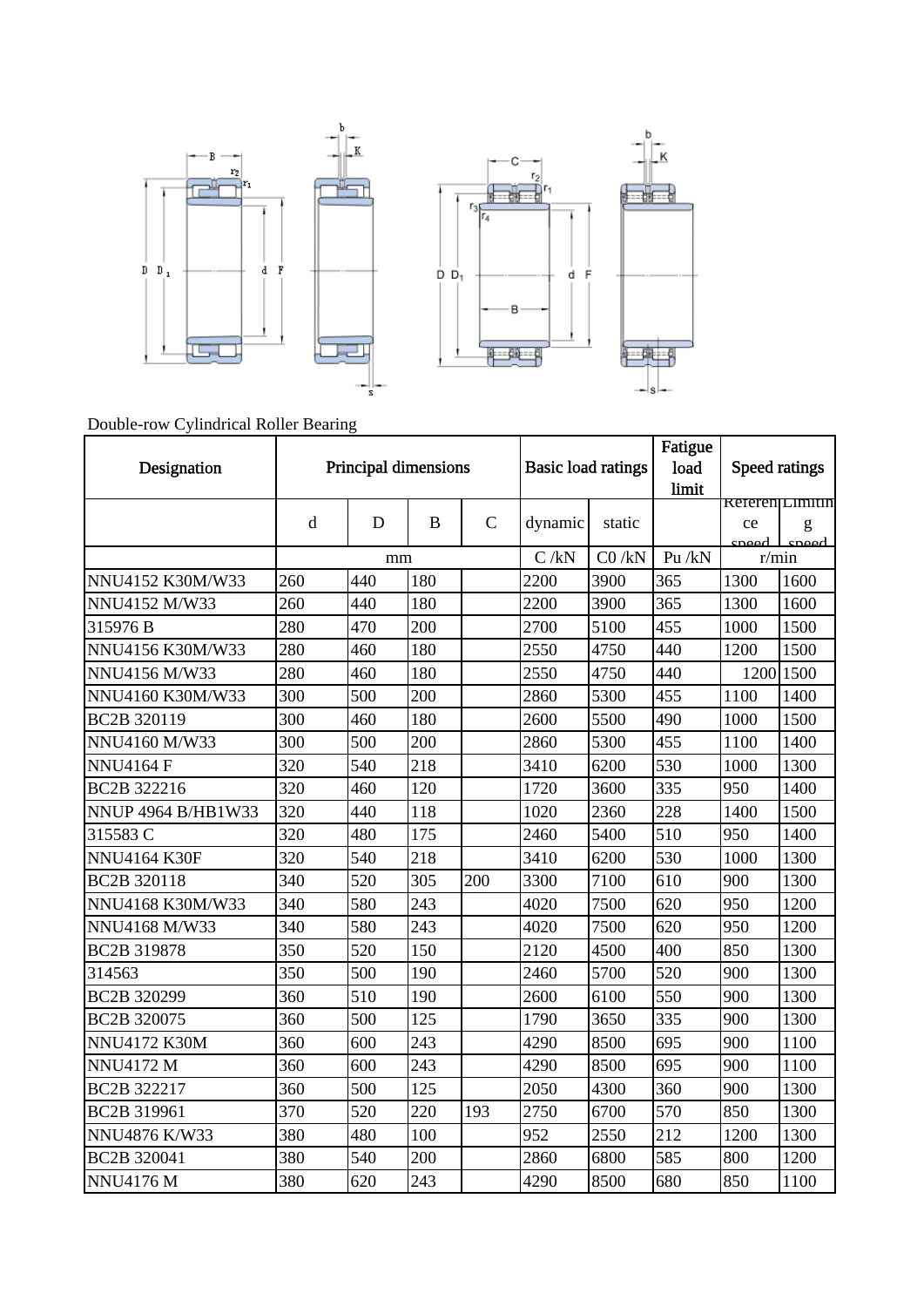| <b>NNU4176 K30M</b>      | 380    | 620    | 243   |       | 4290 | 8500  | 680  | 850  | 1100 |
|--------------------------|--------|--------|-------|-------|------|-------|------|------|------|
| BC2B 326131/HB1          | 380    | 540    | 130   |       | 2010 | 4300  | 380  | 800  | 1200 |
| NNU4876/HB1W33           | 380    | 480    | 100   |       | 952  | 2550  | 212  | 1200 | 1300 |
| BC2B 326880/HB1          | 400    | 600.19 | 200   |       | 3470 | 7200  | 600  | 950  | 1100 |
| NNU4180 K30M/W33         | 400    | 650    | 250   |       | 4730 | 9500  | 750  | 800  | 1000 |
| <b>NNUP 4880/HB1W33</b>  | 400    | 500    | 100   |       | 968  | 2750  | 208  | 1100 | 1200 |
| BC2B 326363/HA4          | 400    | 600.19 | 200   |       | 3470 | 7200  | 600  | 750  | 1100 |
| NNU4180 M/W33            | 400    | 650    | 250   |       | 4730 | 9500  | 750  | 800  | 1000 |
| 315802                   | 400    | 590    | 220   |       | 3690 | 8300  | 695  | 750  | 1100 |
| 314987 B                 | 400    | 560    | 205   |       | 3140 | 7800  | 655  | 800  | 1200 |
| 314987 C                 | 400    | 560    | 205   |       | 3140 | 7800  | 655  | 800  | 1200 |
| NNU4880/HB1W33           | 400    | 500    | 100   |       | 968  | 2750  | 208  | 1100 | 1200 |
| <b>NNU4880 K/W33</b>     | 400    | 500    | 100   |       | 968  | 2750  | 208  | 1200 | 1200 |
| 316019                   | 410    | 600    | 220   |       | 3800 | 8650  | 720  | 750  | 1100 |
| BC2B 326137/HB1          | 420    | 580    | 130   |       | 2380 | 5300  | 465  | 750  | 1100 |
| NNU4884 K/W33            | 420    | 520    | 100   |       | 990  | 2850  | 196  | 1100 | 1200 |
| 314982                   | 420    | 600    | 220   |       | 3580 | 8800  | 720  | 750  | 1100 |
| NNU4884/W33              | 420    | 520    | 100   |       | 990  | 2850  | 196  | 1100 | 1200 |
| 314391                   | 420    | 620    | 200   |       | 3470 | 7800  | 655  | 700  | 1100 |
| 313555 A                 | 420    | 580    | 160   |       | 2330 | 5400  | 475  | 750  | 1100 |
| 313555B                  | 420    | 580    | 160   |       | 2330 | 5400  | 475  | 750  | 1100 |
| 313555 C                 | 420    | 580    | 160   |       | 2330 | 5400  | 475  | 750  | 1100 |
| <b>NNU4888 KM/W33</b>    | 440    | 540    | 100   |       | 1010 | 2900  | 186  | 1000 | 1100 |
| 316077 A                 | 440    | 620    | 225   |       | 3910 | 9800  | 800  | 700  | 1000 |
| NNU4188 M/W33            | 440    | 720    | 280   |       | 5720 | 11800 | 900  | 700  | 900  |
| BC <sub>2</sub> B 316521 | 440    | 640    | 230   |       | 4570 | 9800  | 780  | 850  | 1000 |
| NNU4888 M/W33            | 440    | 540    | 100   |       | 1170 | 3400  | 216  | 1000 | 1100 |
| NNU4188 K30M/W33         | 440    | 720    | 280   |       | 5720 | 11800 | 900  | 700  | 900  |
| BC2B 322969/HB1          | 457.2  | 660.4  | 228.6 | 203.2 | 3690 | 8150  | 640  | 670  | 950  |
| 316739 A                 | 460    | 650    | 235   |       | 4400 | 11200 | 900  | 670  | 1000 |
| NNU4892/W33              | 460    | 580    | 118   |       | 1190 | 3250  | 224  | 1000 | 1100 |
| BC2-8004/HA1             | 460    | 780    | 280   |       | 5610 | 10400 | 780  | 560  | 850  |
| <b>NNU4192 K30M</b>      | 460    | 760    | 300   |       | 6440 | 12900 | 980  | 670  | 850  |
| <b>NNU4192 M</b>         | 460    | 760    | 300   |       | 6440 | 12900 | 980  | 670  | 850  |
| NNU4892 K/W33            | 460    | 580    | 118   |       | 1190 | 3250  | 224  | 1000 | 1100 |
| 316848 A                 | 480    | 680    | 250   |       | 4730 | 12000 | 965  | 630  | 950  |
| NNU4196 K30M/W33         | 480    | 790    | 308   |       | 7040 | 14300 | 1080 | 630  | 800  |
| 316189                   | 480    | 700    | 260   |       | 5390 | 12500 | 950  | 600  | 900  |
| NNU4196 M/W33            | 480    | 790    | 308   |       | 7040 | 14300 | 1080 | 630  | 800  |
| BC2B 326196/HA1          | 487.98 | 637    | 175   |       | 3000 | 7600  | 6100 | 670  | 950  |
| 316639 AG                | 490    | 694    | 174   |       | 3740 | 9000  | 750  | 600  | 900  |
| 319254                   | 500    | 650    | 130   |       | 2050 | 5100  | 425  | 630  | 950  |
| 314990 A                 | 500    | 680    | 225   |       | 4130 | 11000 | 880  | 600  | 900  |
| NNU41/500 M/W33          | 500    | 830    | 325   |       | 7480 | 15000 | 1120 | 600  | 800  |
| 314419                   | 500    | 720    | 218   |       | 4730 | 10800 | 815  | 600  | 850  |
| NNU41/500 K30M/W33       | 500    | 830    | 325   |       | 7480 | 15000 | 1120 | 600  | 800  |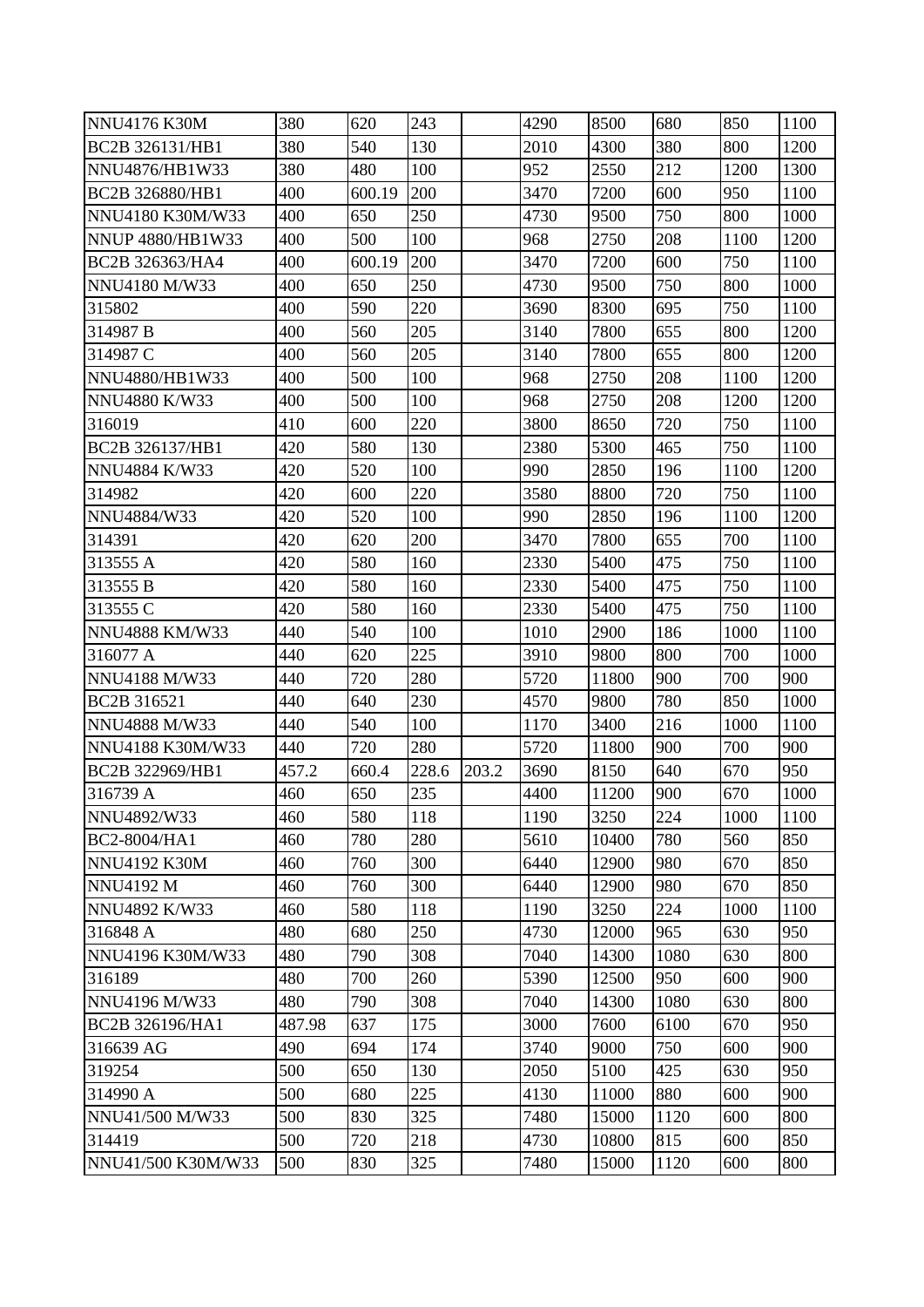| BC2B 320996         | 510    | 760   | 400   | 275   | 6050  | 13200 | 1000 | 560 | 850 |
|---------------------|--------|-------|-------|-------|-------|-------|------|-----|-----|
| 312844              | 529.91 | 870   | 335   |       | 7810  | 16600 | 1220 | 500 | 750 |
| BC2B 326064/HA1     | 530    | 780   | 225   |       | 4400  | 9500  | 695  | 530 | 800 |
| NNU41/530 M/W33     | 530    | 870   | 335   |       | 7810  | 16000 | 1160 | 560 | 750 |
| BC2B 320117/HA4     | 530    | 780   | 475   | 285   | 7210  | 17300 | 1290 | 530 | 800 |
| BC2B 316536         | 530    | 760   | 260   |       | 5830  | 14300 | 1060 | 560 | 800 |
| 315040 A            | 530    | 780   | 250   |       | 4680  | 10200 | 765  | 530 | 800 |
| NNU41/530 K30M/W33  | 530    | 870   | 335   |       | 7810  | 16000 | 1160 | 560 | 750 |
| 316115              | 550    | 800   | 260   |       | 5830  | 13400 | 980  | 530 | 750 |
| NNU41/560 M/W33     | 560    | 920   | 355   |       | 8800  | 18300 | 1320 | 530 | 670 |
| 313191              | 560    | 740   | 180   |       | 2700  | 7350  | 570  | 530 | 800 |
| NNU41/560 K30M/W33X | 560    | 920   | 355   |       | 8800  | 18300 | 1320 | 530 | 670 |
| BC2B 326061/HA1     | 560    | 735   | 170   |       | 2920  | 6820  | 550  | 750 | 800 |
| NNU41/600 M/W33     | 600    | 980   | 375   |       | 9900  | 21200 | 1460 | 480 | 630 |
| BC2B 319584/HA1     | 600    | 820   | 287.5 |       | 6440  | 18000 | 1290 | 480 | 700 |
| NNU41/600 K30M/W33  | 600    | 980   | 375   |       | 9900  | 21200 | 1460 | 480 | 630 |
| BC2-8005/HB1        | 600    | 820   | 365   |       | 7810  | 21200 | 1530 | 480 | 700 |
| NNU41/630 K30M/W33  | 630    | 1030  | 400   |       | 11000 | 24000 | 1630 | 450 | 600 |
| BC2-8012/HB1        | 630    | 850   | 218   |       | 4400  | 11800 | 915  | 480 | 700 |
| NNU41/630 M/W33     | 630    | 1030  | 400   |       | 11000 | 24000 | 1630 | 450 | 600 |
| BC2B 319943         | 635    | 762   | 101.6 |       | 1680  | 4550  | 325  | 700 | 750 |
| BC2B 326894/HB1     | 650    | 920   | 335   |       | 8580  | 23200 | 1600 | 530 | 630 |
| 313477 B            | 660    | 880   | 225   |       | 4180  | 11800 | 830  | 450 | 670 |
| NNU41/670 M/W33     | 670    | 1090  | 412   |       | 12100 | 25500 | 1730 | 430 | 530 |
| NNU41/670 K30M/W33  | 670    | 1090  | 412   |       | 12100 | 25500 | 1730 | 430 | 530 |
| BC2-8074/HA5        | 690    | 980   | 365   |       | 10500 | 27000 | 1830 | 400 | 600 |
| BC2-8015/HB1        | 690    | 980   | 550   | 357.5 | 9900  | 27000 | 1830 | 400 | 600 |
| NNU41/710 K30M/W33  | 710    | 1150  | 438   |       | 13400 | 28500 | 1900 | 380 | 500 |
| NNU41/710 M/W33     | 710    | 1150  | 438   |       | 13400 | 28500 | 1900 | 380 | 500 |
| BC2B 322191         | 723.98 | 927.2 | 190   |       | 4400  | 12000 | 820  | 400 | 600 |
| NNU41/750 M/W33     | 750    | 1220  | 475   |       | 16800 | 36500 | 2400 | 360 | 450 |
| NNU41/750 K30M/W33  | 750    | 1220  | 475   |       | 16100 | 35500 | 2320 | 380 | 450 |
| 314420              | 750    | 1000  | 250   |       | 6160  | 16600 | 1120 | 380 | 560 |
| NNU41/800 M/W33     | 800    | 1280  | 475   |       | 17600 | 40500 | 2600 | 340 | 430 |
| BC2B 326379/HA4     | 800    | 1260  | 375   |       | 12800 | 28000 | 1800 | 300 | 430 |
| NNU41/800 K30M/W33  | 800    | 1280  | 475   |       | 16500 | 36500 | 2400 | 320 | 430 |
| NNU41/850 M/W33     | 850    | 1360  | 500   |       | 19800 | 45000 | 2900 | 300 | 400 |
| NNU41/850 K30M/W33  | 850    | 1360  | 500   |       | 19800 | 45000 | 2900 | 300 | 400 |
| NNU41/900 K30M/W33  | 900    | 1420  | 515   |       | 22000 | 47500 | 3000 | 280 | 360 |
| NNU41/900 M/W33     | 900    | 1420  | 515   |       | 22000 | 47500 | 3000 | 280 | 360 |
| NNU41/950 K30M/W33  | 950    | 1500  | 545   |       | 25500 | 57000 | 3550 | 260 | 340 |
| BC2-8022/HA1        | 950    | 1360  | 420   |       | 14000 | 33500 | 2080 | 260 | 360 |
| NNU41/950 M/W33     | 950    | 1500  | 545   |       | 25500 | 57000 | 3550 | 260 | 340 |
| NNU41/1000 M/W33    | 1000   | 1580  | 580   |       | 27500 | 62000 | 3800 | 240 | 300 |
| NNU41/1000 K30M/W33 | 1000   | 1580  | 580   |       | 27500 | 62000 | 3800 | 240 | 300 |
| NNU41/1060 M/W33    | 1060   | 1660  | 600   |       | 30300 | 69500 | 4150 | 220 | 280 |